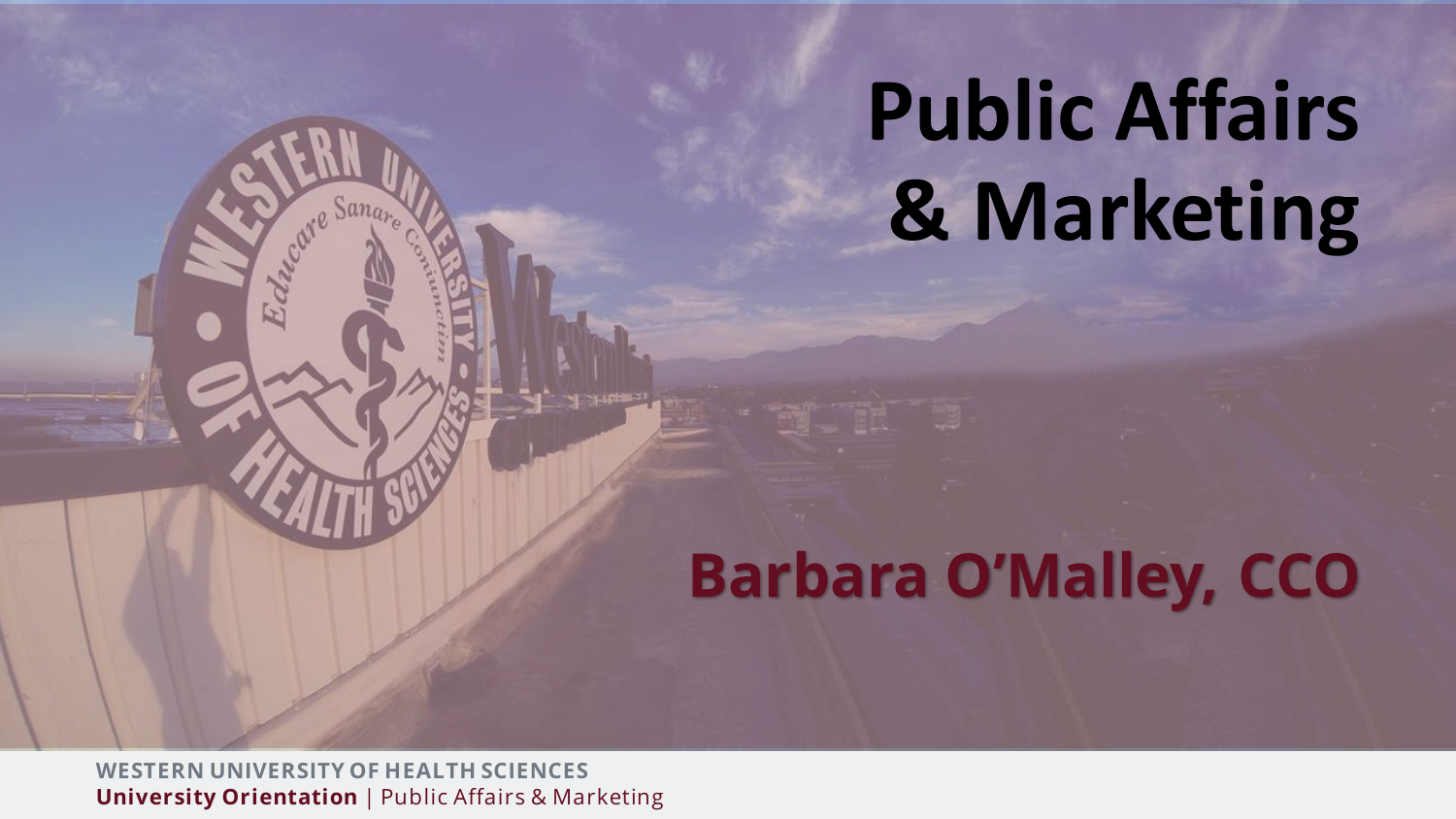### **In this presentation, you will learn…**



**Logo and Wordmarks**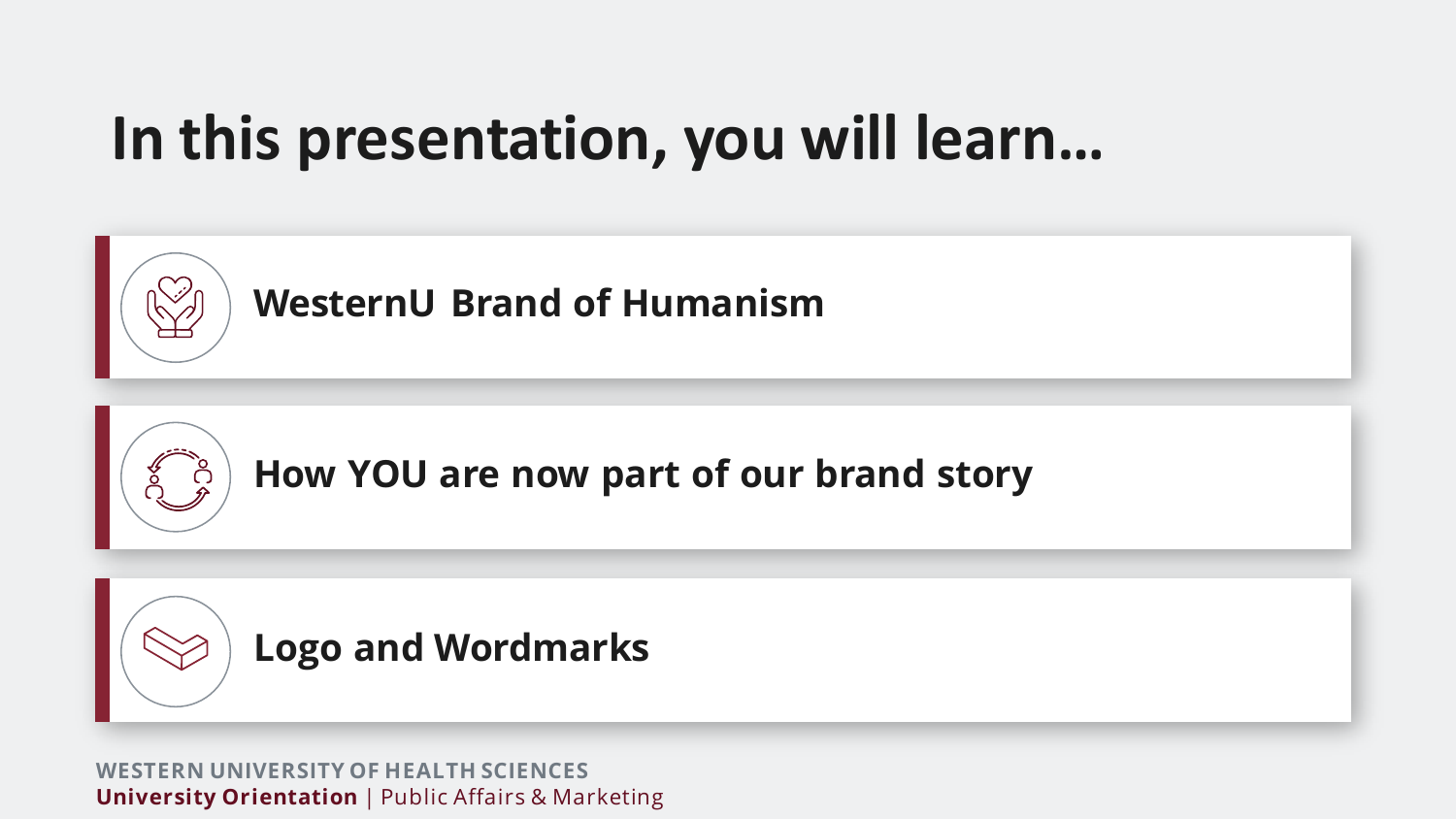## **Humanism**

What it is and how it can be part of our brand story

• Embody humanism:

- Caring
- Respect
- Empathy
- Trust
- Diversity
- Inclusion
- Sustain a pioneering culture of bold innovation
- Strive for excellence in everything you do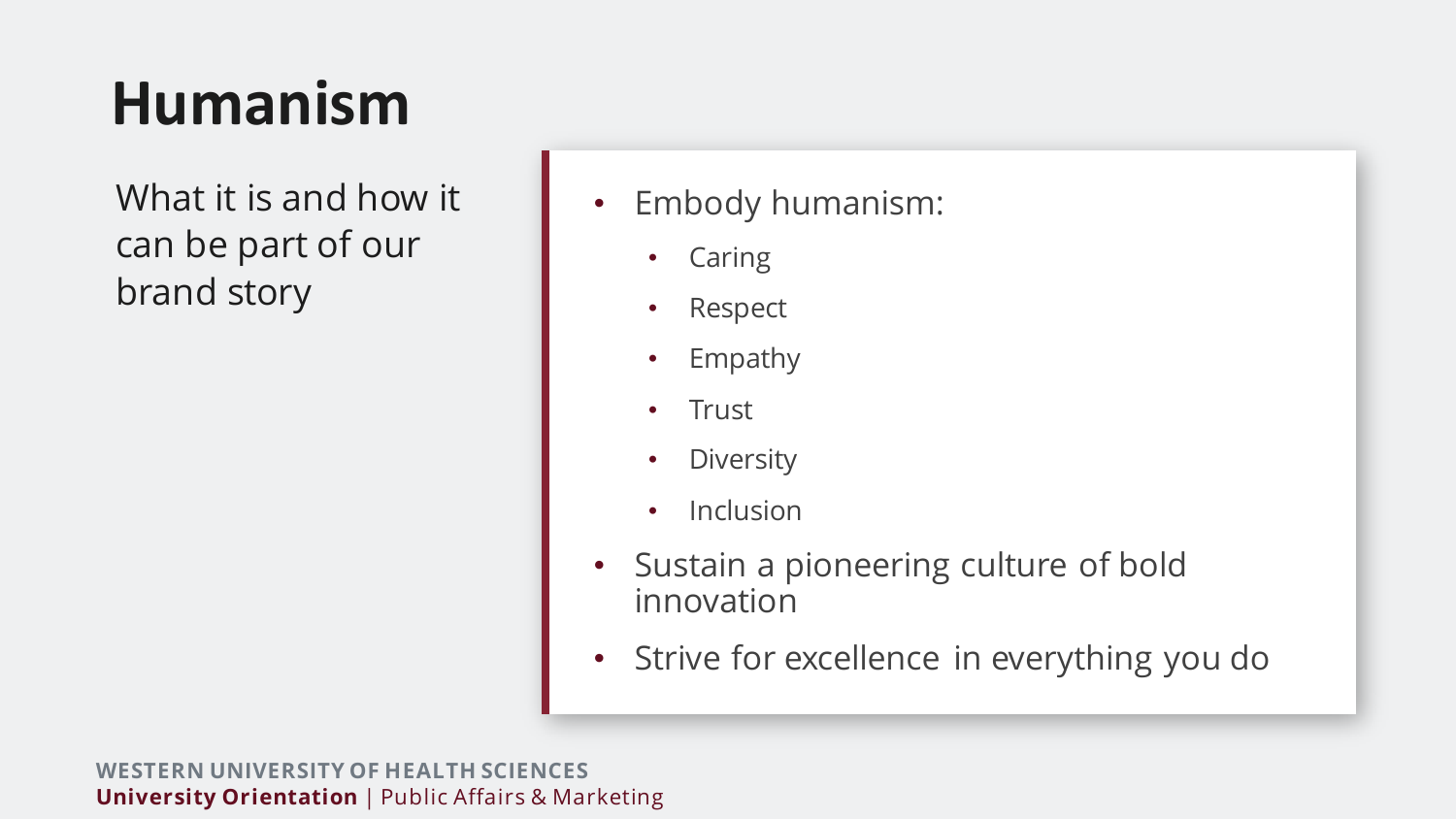### **Let us tell your story!**

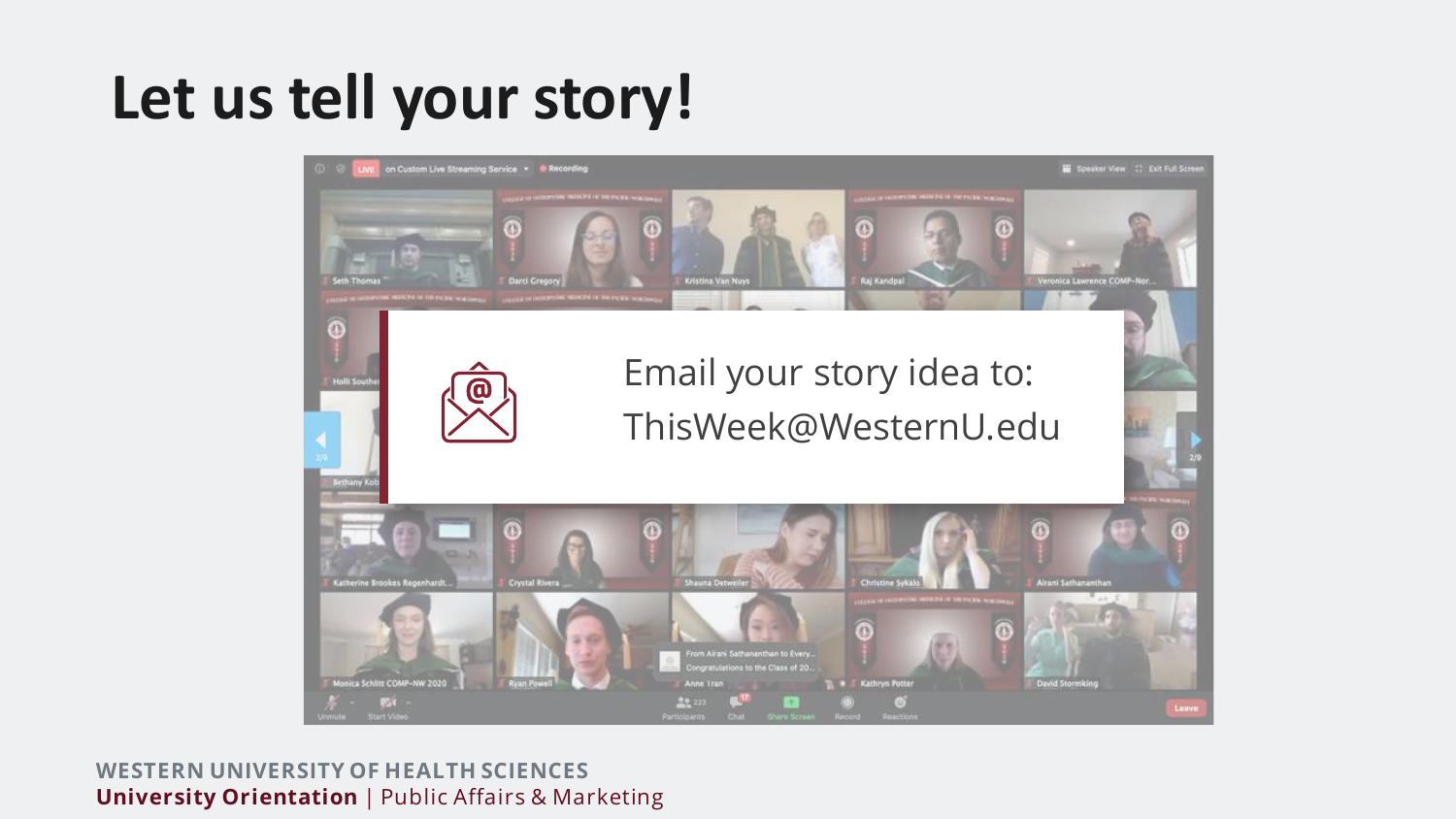### Logo & Wordmarks



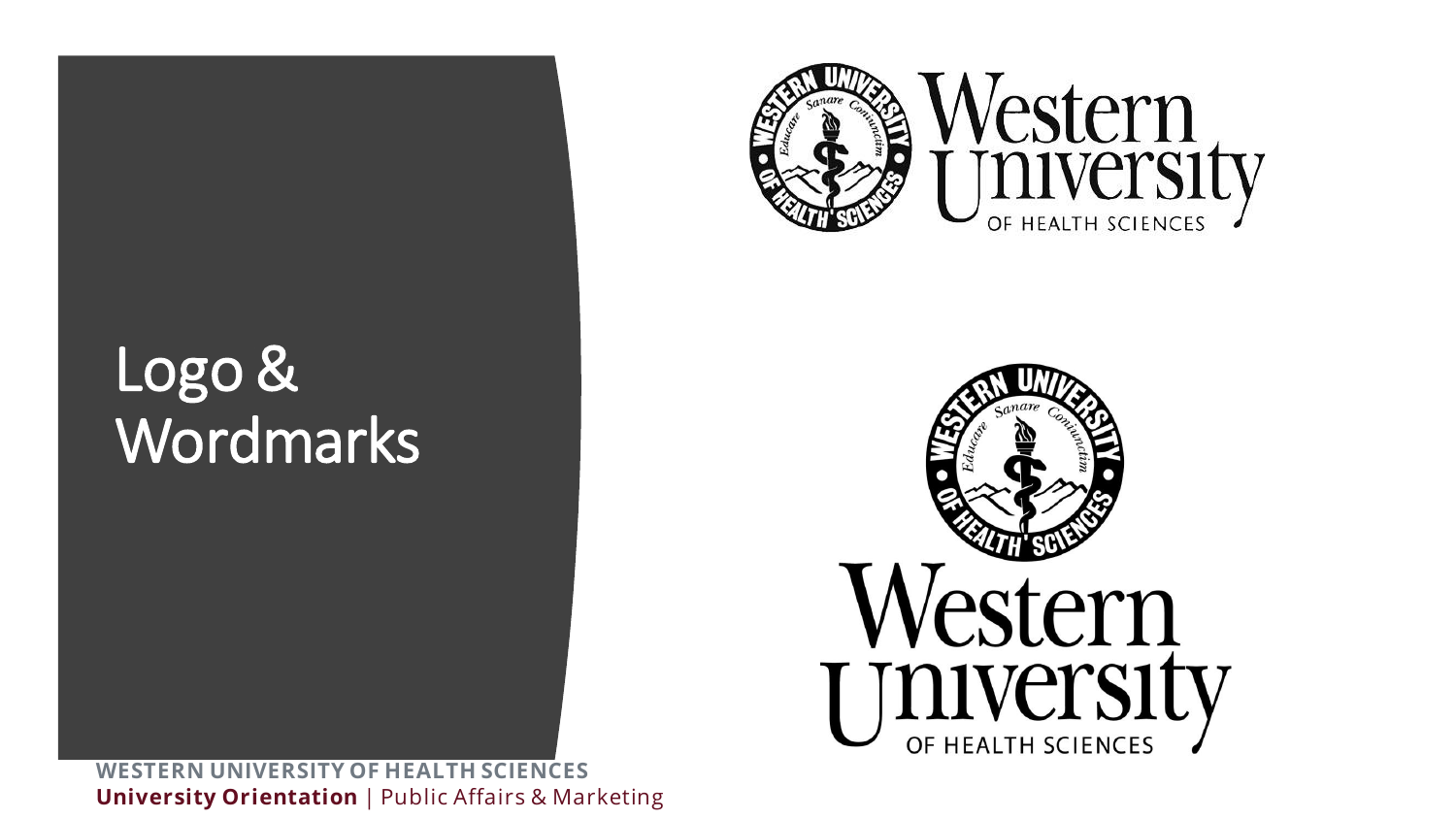### **Logo & Wordmarks**



### To Teach, To Heal, Together.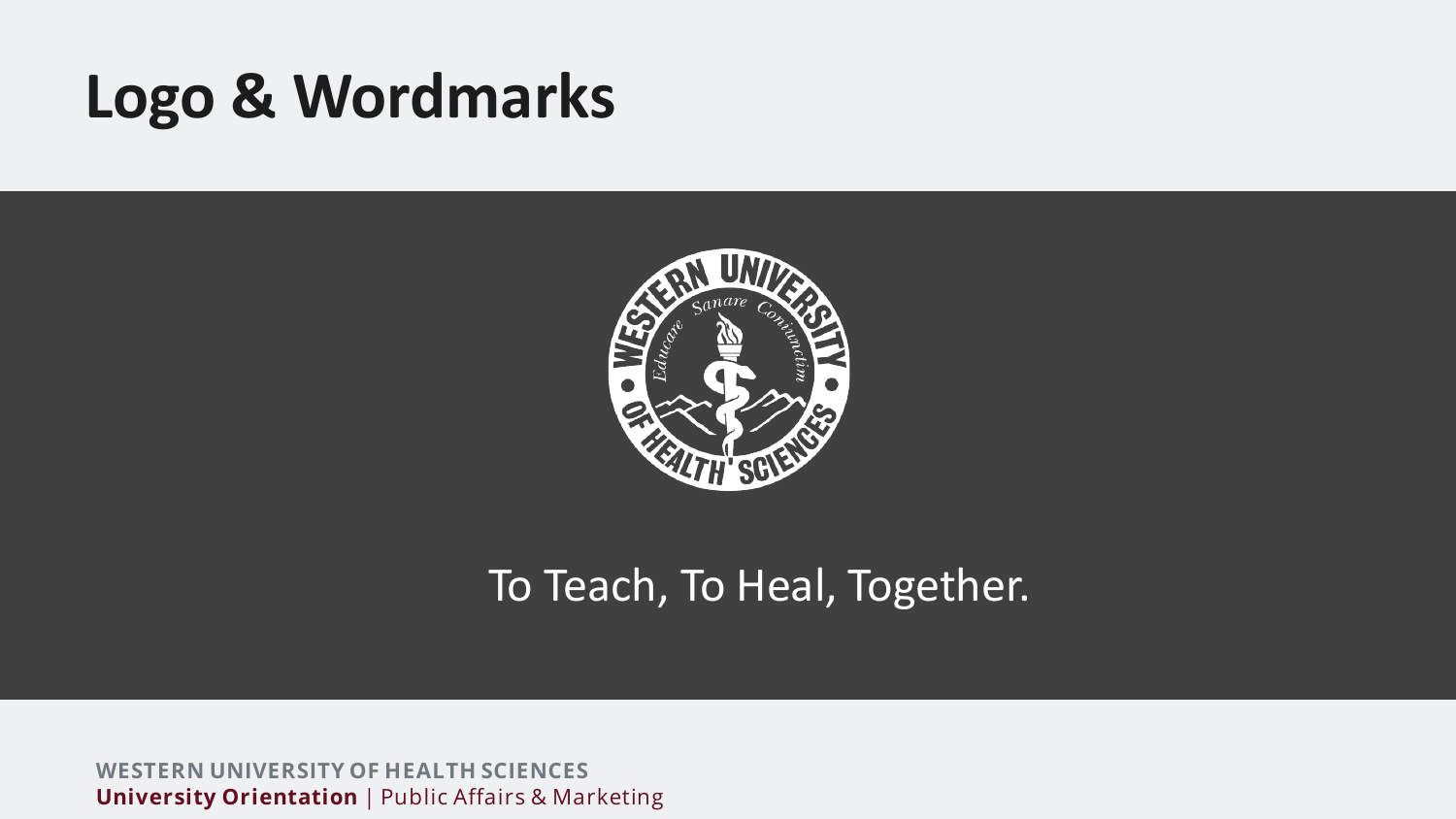Tell us your story… and we'll share it with the world







lin

11<br>11